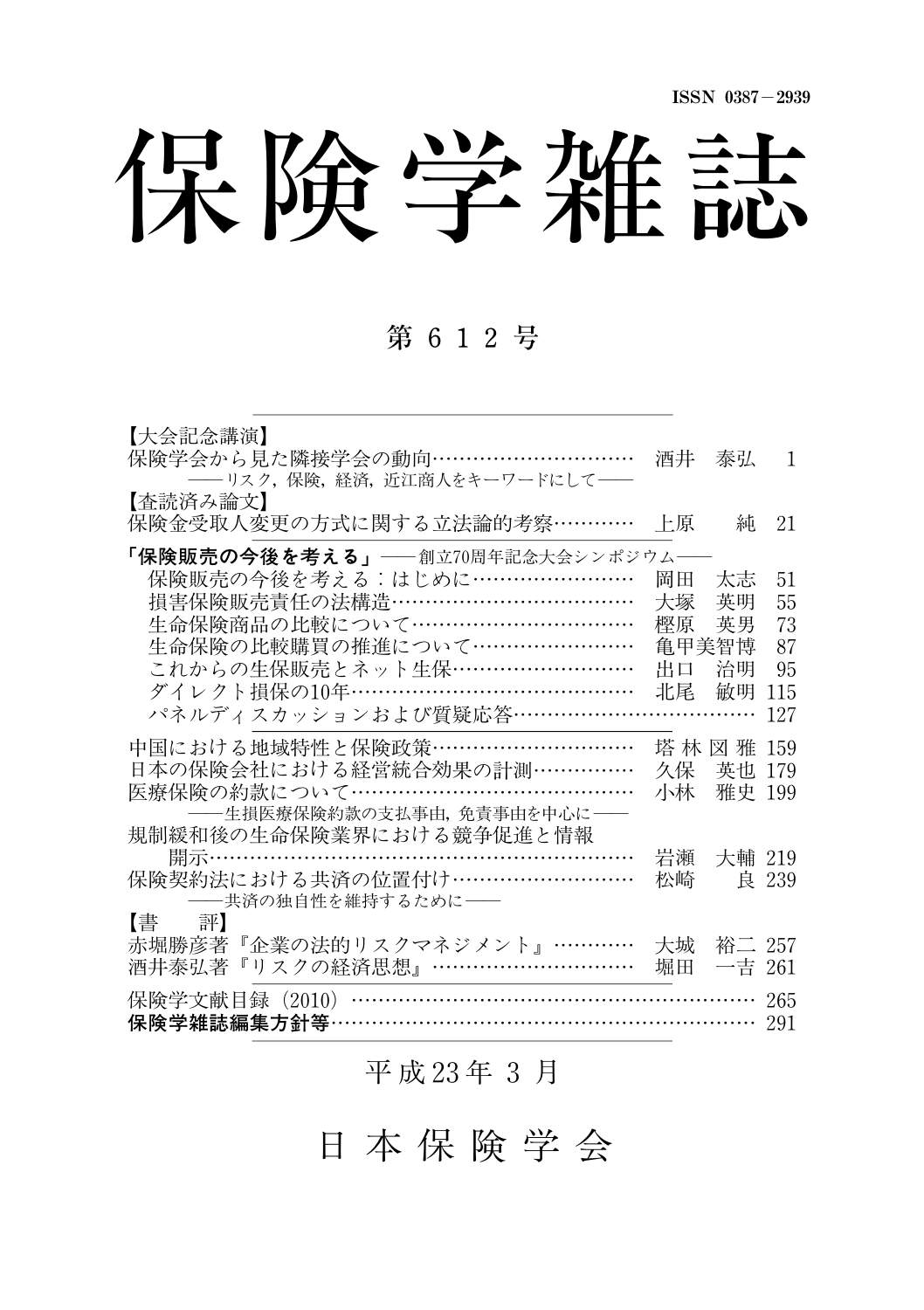#### ──【お知らせ】─

日本保険学会のホームページには,保険学雑誌の目次データベースがあ り,著者名,論文名,刊行年月,巻号などを検索することができます。 また、雑誌論文のアブストラクトやキーワードの閲覧、検索も可能です のでご利用ください。

http://wwwsoc.nii.ac.jp/jsis2/magazine/

|                                           | 保険学雑誌              |         |  |                                            |                                              |  |
|-------------------------------------------|--------------------|---------|--|--------------------------------------------|----------------------------------------------|--|
|                                           |                    | 第 612 号 |  |                                            |                                              |  |
| 平成23年 3 月31日 発行                           |                    |         |  |                                            |                                              |  |
| 《非壳品》                                     |                    |         |  |                                            |                                              |  |
| 編集兼<br>発 行 者<br>零101-8335 東京都千代田区神田淡路町2―9 | Ħ<br>側損害保険事業総合研究所内 | 編集委員    |  | 井<br>岡<br>村<br>中浜<br>本 保 険 学 会             | 口 富 夫<br>和<br>国<br>河本淳孝<br>降<br>山野嘉朗<br>吉澤卓哉 |  |
| 発 行 所                                     |                    |         |  | 日 本 保 険 学 会                                |                                              |  |
| 35101-8335 東京都千代田区神田淡路町 2-9               | 側捐害保険事業総合研究所内      | 雷       |  | 話 $(03)3255 - 5511$<br>振巷口座 00160-8-607601 |                                              |  |

印刷所 株式会社 松 濤 企 画 〠101-0051 東京都千代田区神田神保町2-445階